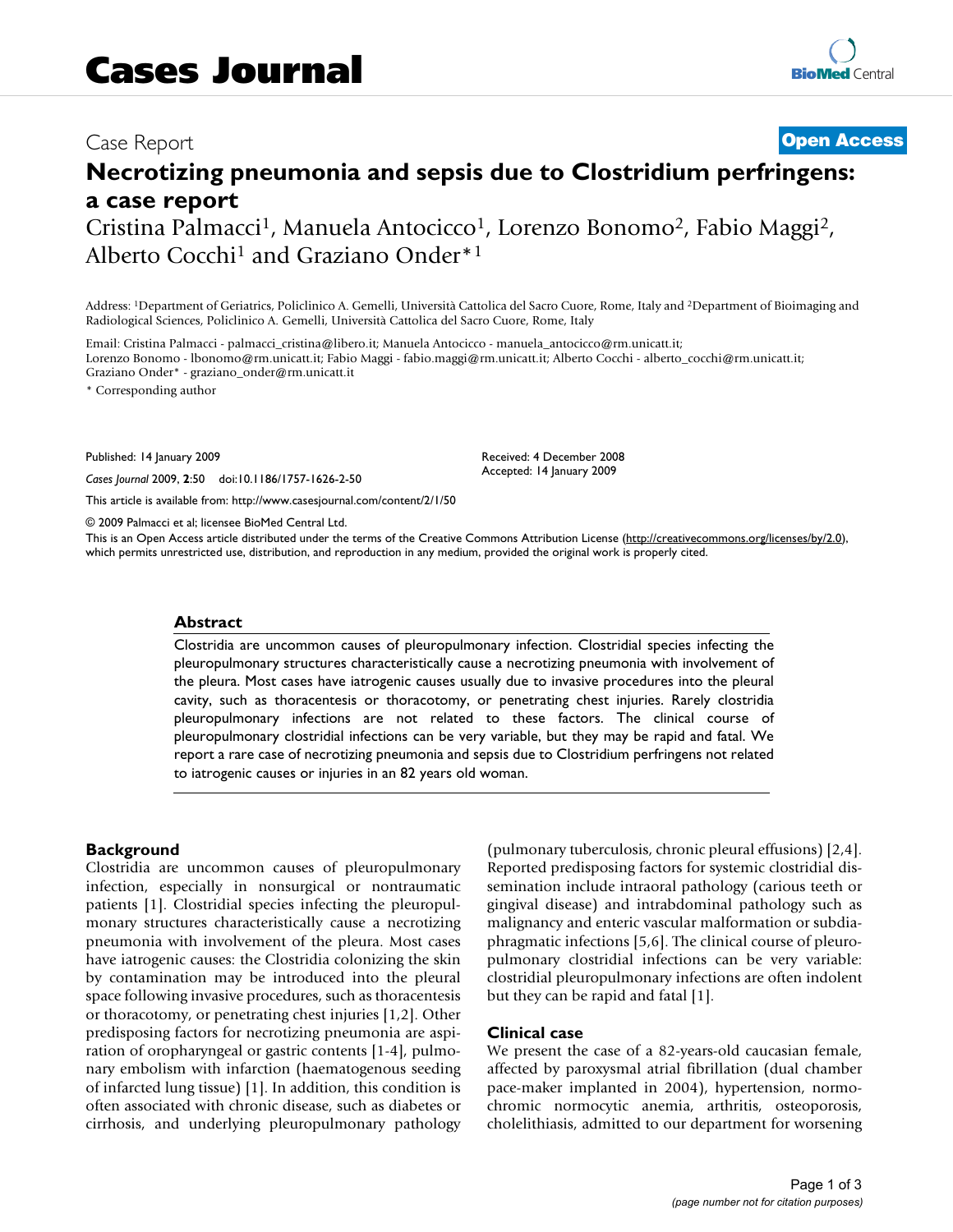of general conditions, hyperpyrexia and respiratory failure. At physical examination the patient was non-cooperative, drowsy and showed poorly productive cough and hyperpyrexia. Blood pressure was 100/70 mmHg, with a regular pulse rate of 90 bmp'. Blood gas analysis showed hypoxemia (paO2: 50.5 mmHg) and hypocapnia (pCO2: 33.1 mmHg). Chest examination showed abolition of vesicular murmur over the lower part of the left hemi-thorax and of the right lower lung fields. Abdominal examination showed presence of a voluminous right inguinal hernia. Laboratory examination documented neutrophilic leukocytosis and renal failure.

The chest X-ray showed aspecific findings of bilateral pleural effusion with consolidation of lower lobes and lingula. It was therefore undertaken oxygen therapy, hydrating, diuretic and empirical antibiotic therapy with cephalosporins and macrolides and blood cultures were performed. After 48 hours, a multislice CT scan of the chest was performed, which confirmed bilateral pleural effusion and consolidation of lower lobes and lingula; in right lower lobe and lingula areas of cavitation were also demonstrated, suggesting the hypothesis of a necrotizing, gangrenous pneumonia (Figure 1). An abdominal ultrasound did not show any relevant finding.



#### Figure 1

**Contrast-enhanced multi-slice CT of the thorax performed 48 hours after admission**. Multi-slice CT of the thorax confirmed presence of bilateral pleural effusion and consolidation of lower lobes and lingula; cavitation was revealed in the pleural-based consolidation of the lingula (Figure 2A-B, white arrows) and in the right lower lobe (Figure 2A-C-D, black arrows). These findings were considered indicative of a necrotizing, gangrenous pneumonia.

Clostridium perfringens was identified from two blood cultures and combined antibiotic treatment with Clindamicin and Amoxiciliin/Clavulanate was started. In the following weeks patient health conditions improved and a CT scan of the chest performed after two weeks of treatment showed marked reduction of pleural effusion and of extent of parenchymal consolidation with disappearance of cavitating areas. Antibiotic treatment was continued for two months. After this period, the patient fully recovered and she did not show any sign or symptom of pleuropulmonary disease.

#### **Discussion**

Spontaneous pneumonia related to clostridium perfringens has rarely been described in the medical literature, while this condition seems more commonly associated with invasive procedures or penetrating chest injuries. Population based laboratory surveillance for invasive clostridium perfringens disease conducted in the population of the Calgary Health Region show an annual incidence of 0.83 per 100,000 with a striking age-related increased risk for acquisition [3]. This study shows that patients aged 65 years or older are at 12-fold higher risk for acquiring these infections as compared to younger patients [3].

Other risk factors for clostridium perfringens pneumonia are aspiration of oropharyngeal or gastric contents, pulmonary embolism with infarction (hematogenous seeding of infarcted lung tissue). In addition, this condition is often associated with chronic disease, such as diabetes or cirrhosis, and underlying pleuropulmonary pathology (pulmonary tuberculosis, chronic pleural effusions) is often found. Reported predisposing factors for systemic clostridial dissemination also include malignancies, in particular colon cancer. In this case, a endoscopy was not performed because the patient and her relatives refused the procedure.

#### **Consent**

Written informed consent was obtained from the patient relative for publication of this case report and accompanying images. A copy of the written consent is available for review by the Editor-in-Chief of this journal.

### **Competing interests**

The authors declare that they have no competing interests.

#### **Authors' contributions**

CP, MA, AC, FL and GO analyzed and interpreted the patient data regarding the infective disease. LB and FM performed and interpreted the chest X-ray and the CT scan. CP, MA and GO were responsible for writing the manuscript. All authors read and approved the final manuscript.